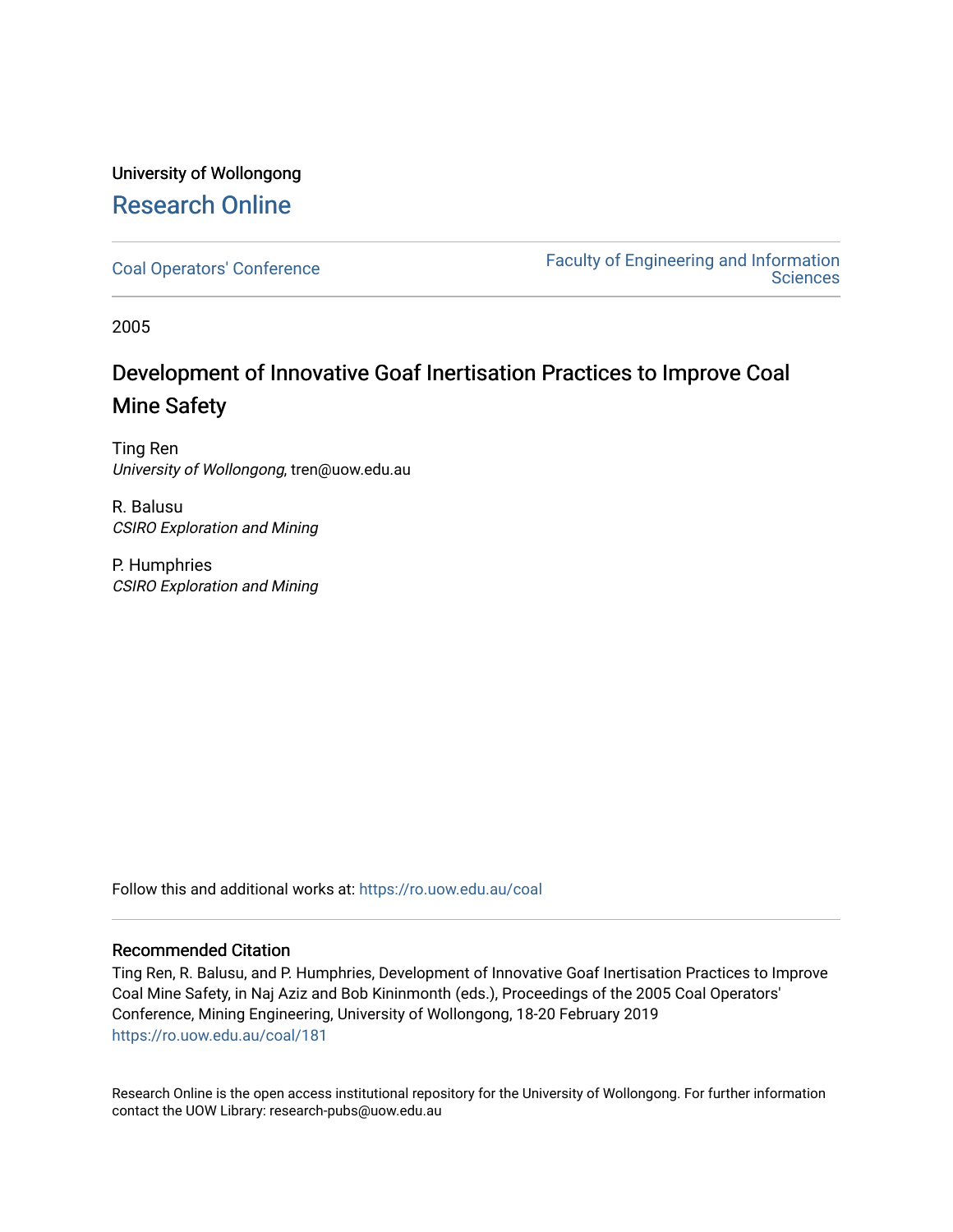# **Development of Innovative Goaf Inertisation Practices to Improve Coal Mine Safety**

### **T X Ren1 , R Balusu2 and P Humphries1**

#### **ABSTRACT**

In combination with detailed field studies and goaf gas characterisation, computational fluid dynamics (CFD) models have been used to develop optimum and effective strategies for inertisation during longwall sealing operations to achieve goaf inertisation within a few hours of panel seal-off operation. This study has combined detailed analysis of the performance of various inertisation field trials together with CFD modelling results of different inertisation operations in order to develop the optimum inertisation strategies. A number of parametric studies were conducted on the base case CFD models that had been calibrated and validated based on the information obtained from previous inertisation studies and goaf gas monitoring. These studies included changes in inert gas injection locations, inert gas flow rates, seam gradients, and different inertisation strategies to investigate their effect on goaf inertisation. Studies indicate that the strategy of inert gas injection through the MG seal was not as effective as the alternative strategy of inert gas injection at 200 m behind the face. Innovative inertisation strategies have been developed and subsequently implemented at an underground coal mine in Australia.

Further investigations have been carried out in the development and demonstration of proactive inertisation strategies with the objective to suppress the occurrence of spontaneous heatings in active longwall faces, in particular under unexpected scenarios such as during slow retreat/face stoppage due to difficult geological conditions. Initial trials at two Australian longwall panels have demonstrated the great potential of this practice to contain the onset of heatings in the goaf.

#### **INTRODUCTION**

Goaf inertisation with inert gas has been used worldwide to control active fires and spontaneous heatings in underground coal mines. In Australia, nitrogen injection was used in number of mine fire incidents, with varying degrees of success. For instance, nitrogen was pumped into Moura No 4 mine after the explosion to render the mine atmosphere inert for rescue teams to enter and control an active fire created by the explosion (Lynn, 1987). Inert gas was also used at Ulan Colliery to control a major spontaneous combustion incident (Healey, 1995).

This technique is being deployed to lower the risk of potential explosions during longwall panel sealing off periods. In Australia, inert gas from Tomlinson boilers and drained inseam gas are being used in some mines for routine inertisation operations. The specific objective of inert gas injection operations is to reduce the goaf oxygen levels below the safe limit of eight per cent (ie with a factor of safety of 1.5 on the explosive nose limit of 12 per cent) before methane concentration reaches the lower explosive limit of five per cent. The inertisation schemes usually involved injecting inert gas through maingate (MG) or tailgate (TG) seals until goaf gas sampling results show that oxygen level was below eight per cent. In many cases it was found that the goaf oxygen concentration was above 12 per cent even after two to three days of inert gas injection and in some cases an explosive atmosphere was also present in the goaf during inertisation. There was a need to optimise inertisation operations to reduce the goaf oxygen levels, thus reduce the explosion potential as quickly as possible during longwall sealing off periods.

Recently, the occurrences of spontaneous combustion in longwall goafs have led to mine abandonment or production suspension in a number of underground coal mines worldwide. Proactive goaf inertisation for open goaf in active longwalls can be used to suppress the development of potential goaf heatings and 'save' time for the longwalls to advance beyond dangerous zones and to sustain normal production rate. This method is particularly important for reducing the risk of spontaneous heatings in active longwall goafs during slow face movement due to geological difficulties, ie faults/roof falls, roadway collapse or other production problems. Supported by ACARP and in collaboration with Australian underground coal mines, CSIRO is in the process of developing proactive inertisation strategies with the objective to reduce the risk of spontaneous heatings in active longwall faces, in particular under unexpected scenarios such as during slow retreat/face stoppage. Initial trials of the proposed proactive inertisation techniques in two Australian underground coal mines have shown promising results.

This paper provides a brief review of the traditional inertisation practices during longwall sealing operations in Australian coal mines and the applications of CFD models to understand the gas flow mechanics and distribution patterns in longwall goafs. The paper discusses the simulation results of various goaf inertisation strategies for face seal-off operations and active longwall goafs (proactive inertisation). Optimum inertisation strategies were developed and demonstrated in field demonstration studies.

#### **REVIEW OF TRADITIONAL INERTISATION SCHEMES**

Longwall goaf inertisation has been carried out on a regular basis in some Australian mines to reduce the potential risk of explosions during the panel sealing-off period. Traditionally liquid  $N_2$  and  $CO_2$  were used in most of the fire control inertisation operations. However, it was difficult and expensive to procure large quantities of the inert gases for routine longwall sealing applications, particularly in mines located at remote places of Australia. In 1997, the Tomlinson Boiler low-flow inertisation device and a high capacity GAG 3A jet engine system were demonstrated to the Australian mining industry as new practical tools for inertising underground mine atmosphere. The successful demonstration of these devices has improved the availability of inert gases for routine mine applications.

Over the last few years, there have been over ten applications of inertisation during longwall sealing operations. Analysis of the data from some of the mines showed that the inertisation schemes implemented were not effective in preventing the formation of explosive gas mixtures near the longwall finish line for up to two days after panel sealing. In one case, the goaf atmosphere near the finish line fluctuated widely and the oxygen concentration was over the 12 per cent level a number of times over the two week period after sealing. Results from another mine showed that although the inertisation schemes employed at that mine were relatively more effective when compared with results of other cases, oxygen levels in the goaf were still above 12 per cent for up to two days after panel sealing.

<sup>1.</sup> CSIRO Exploration and Mining, PO Box 883, Kenmore Qld 4069.

<sup>2.</sup> MAusIMM, Principal Mining Engineer, CSIRO Exploration and Mining, PO Box 883, Kenmore Qld 4069.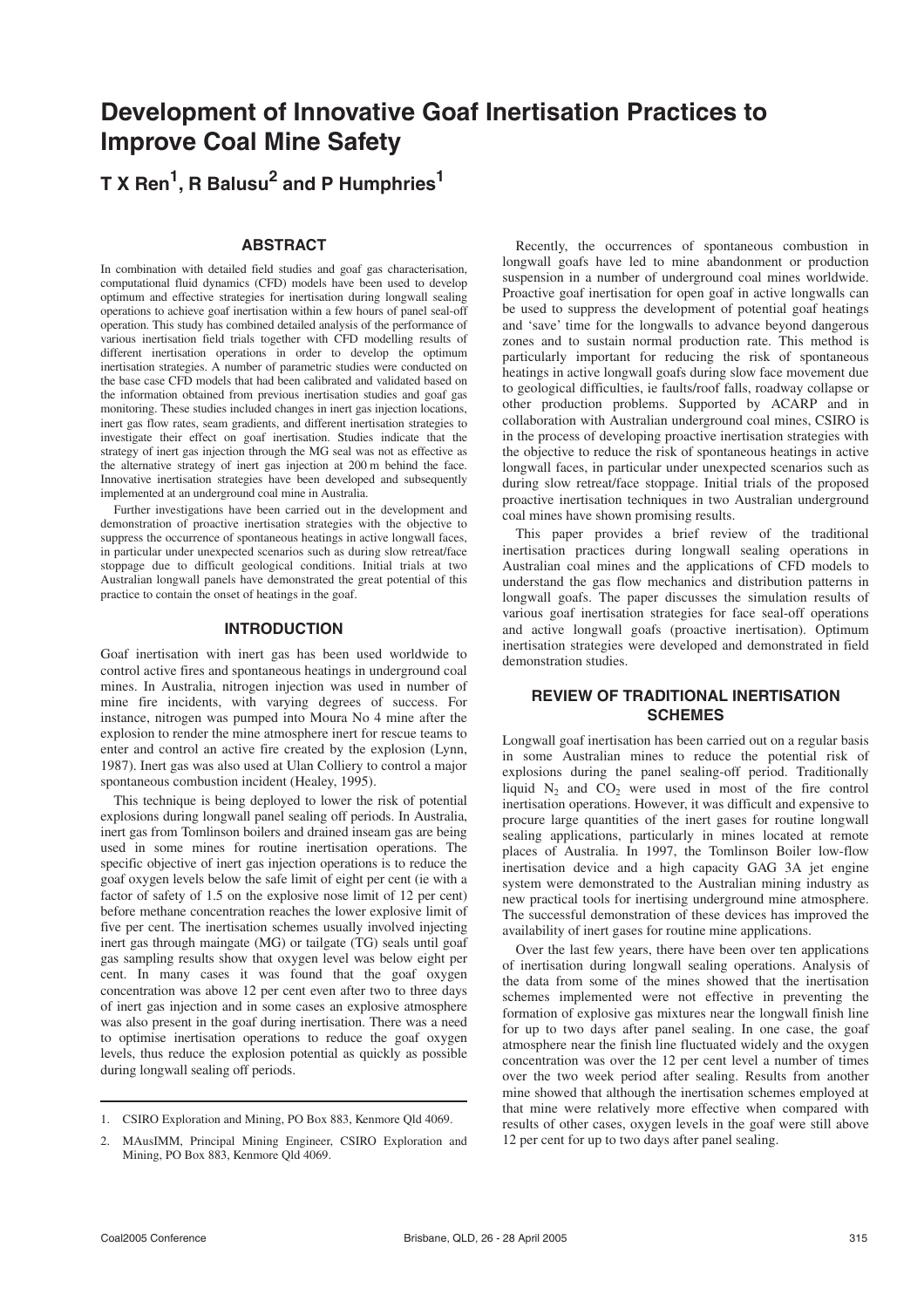

FIG 1 - Gas distribution in the goaf – just before panel sealing in a typical case study.



FIG 2 - Gas distribution in the goaf – six hours after panel sealing, with traditional inertisation.

In a typical inertisation practice, inert gas is injected into the goaf, mostly through the MG seal immediately after sealing the panel. Recently, some mines started the practice of injecting inert gas simultaneously into both MG and TG seals or other seals depending on the oxygen levels at various locations around the goaf. The inert gas generator is normally set up at a temporary surface site above the longwall and one or two 150 mm diameter boreholes are drilled from the surface into the roadways for inert gas delivery.

In the typical case presented here, the maingate was used as an intake airway and the tailgate as return airway during longwall retreat operations. Airflow of 40 to 50 m<sup>3</sup>/s had been maintained along the face during longwall extraction. In this case, the panel orientation was such that the maingate intake was at a higher elevation compared with the tailgate roadway and the outbye tailgate corner was the point of lowest elevation. Methane gas emission in the panel was relatively low at the rate of about 300 L/s. After sealing off the panel, Boiler inert gas was injected into the goaf through the MG seal for inertisation.

Goaf gas distribution at various locations around the longwall panel during the inertisation period is shown in Figures 1 to 3. Figure 1 presents the goaf gas composition immediately before sealing off the panel and shows that the oxygen level was above the explosive nose limit of 12 per cent even at 6 c/t, ie at 400 m behind the finish line on maingate side. Gas distribution in the goaf six hours after sealing the panel is shown in Figure 2. Comparison of Figures 1 and 2 shows that fresh air/oxygen from the face finish line area was pushed towards 3 c/t and TG areas after introduction of inert gas through the MG seal. Figure 3

shows that the goaf  $O<sub>2</sub>$  level was above the safe limit of 12 per cent, 12 hours after panel sealing. Results showed that the goaf became completely inert two days after panel sealing.

In another typical case study, inert gas was injected through both MG and TG seals, immediately after sealing off the panel. Gas composition in the goaf after one day of inert gas injection is shown in Figure 4. Analysis of the results shows an increase in oxygen level to 15 per cent at 3 c/t seal, which indicates that high  $O<sub>2</sub>$  concentration pockets were still present in the goaf even when inert gas was injected through both MG and TG seals.

The review studies indicate that simply injecting inert gas through MG or TG seals does not achieve the objective of quick inertisation of longwall goafs. Analysis of results indicated that the effect of inert gas injection through the MG/TG seals on gas composition at inbye locations of the goaf was negligible for up to two days after sealing. There is a need for optimisation of inertisation strategies to achieve the desired objective of goaf inertisation within a few hours of sealing. This requires a detailed understanding of goaf gas flow mechanisms behind the longwall and the subsequent impact of inert gas injection on goaf gas distribution.

#### **CFD SIMULATIONS OF LONGWALL GOAF GAS FLOW**

CFD modelling has been used in the minerals industries in a number of areas, including control of methane and spontaneous heating (Creedy and Clarke, 1992; Tauziede *et al*, 1993; SMRAB, 1997; Ren and Edwards, 1998; 1999), dust control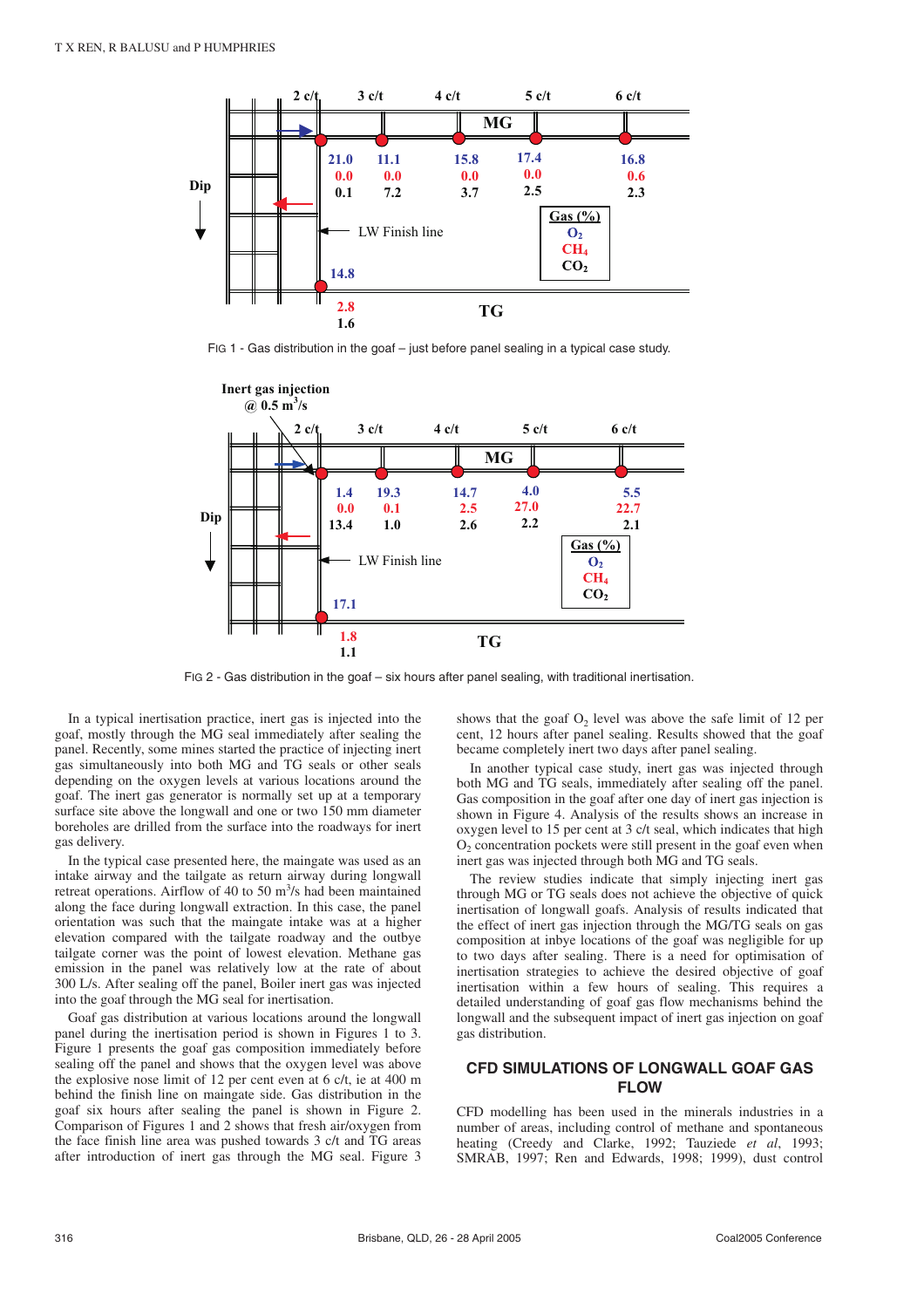

FIG 3 - Gas distribution in the goaf – 12 hours after panel sealing, with traditional inertisation.



FIG 4 - Gas distribution in the goaf – one day after panel sealing, with traditional inertisation.

(Aziz *et al*, 1993; Sullivan *et al*, 1993), diesel particulate emissions (Currie, 1994), mine fires and explosions (Lee, 1994), auxiliary ventilation layouts in rapid heading development (Moloney *et al*, 1998) and mineral processing (Fletcher *et al*, 1995). CFD codes have been used in Australia for development of goaf gas control (Balusu *et al*, 2001) and more recently goaf inertisation strategies (Balusu *et al*, 2002).

A commercial CFD package Fluent has been used for this study. Fluent is a finite volume CFD code that solves the Navier-Stokes equations for both incompressible and compressible flows. A key feature of this code is its user-defined function capability, or UDF, which allows the user to develop stand-alone C programs that can be dynamically linked with the solver to enhance the standard features of the code.

Gas flow migration in a longwall goaf is complicated process as many factors are involved, such as ventilation layout and intensity, gas emission rate and compositions (eg the presence of methane and carbon dioxide), face (seam) orientation and dip, gas buoyancy and goaf permeability. A range of CFD models have been developed to achieve a detailed understanding of the gas flow mechanics and distribution in longwall goafs. In addition to innovative CFD modelling, the study also involved extensive validation and calibration of initial models using data obtained from field studies and parametric studies to investigate the effect of various parameters on goaf flow patterns. Models were then used in the development of gas and spontaneous heating control strategies through simulation of the effectiveness of various designs and control techniques. The CFD modelling work generally involves a number of key stages, including:

- field studies to obtain the basic information on panel goaf geometries and other parameters;
- construction of 3D finite element model of the longwall goaf;
- setting up flow models and boundary conditions through UDFs;
- base case model simulations;
- model calibration and validation using field measured data; and
- extensive parametric studies and development of optimum strategies.

A key part of the CFD models is the incorporation of longwall goaf permeability distributions and gas emissions via a set of UDFs that are linked to the solver. Flow through goaf was handled using custom written subroutines, which were added to the 'flow through porous media' modules of the basic code. In these subroutines/modules, flow through the porous goaf regions was simulated by adding a momentum sink to the momentum equations. The sink had viscous part proportional to the viscosity and an inertial component proportional to the kinetic energy of the gases. A number of subroutines were written to represent different ventilation and goaf gas emissions scenarios, which were then combined with the main CFD program to carry out the simulations.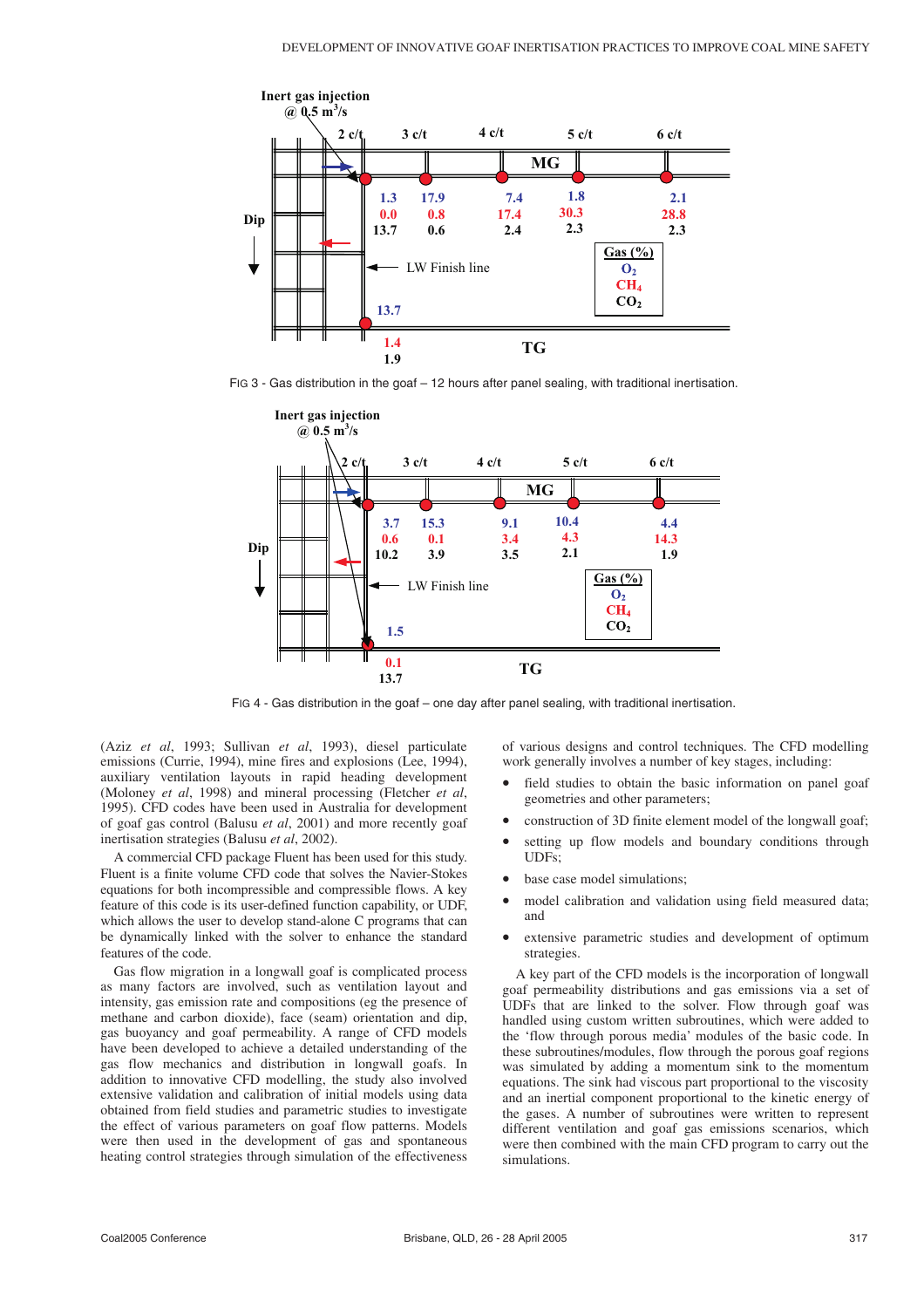Typically the CFD models are in 3D with 500 000 cells in order to capture the behaviour of goaf gas flow in a 250 m longwall panel up to 1000 m in the direction of face advance. Longwall CFD models can be constructed according to the actual mine layouts. The mesh used in the models was 'refined' with higher density mesh in the areas of interest such as areas next to the face and roadways. A typical geometry and mesh used in longwall goaf gas flow models is shown in Figure 5.

#### **GOAF INERTISATION FOR FACE SEAL-OFF OPERATIONS**

CFD models have been used to develop optimum and effective strategies for inertisation during longwall sealing operations to achieve goaf inertisation within a few hours of sealing the panel. The study has combined detailed analysis of the performance of various inertisation field trials together with CFD modelling results of different inertisation operations in order to develop the optimum inertisation strategies.

Parametric studies were conducted on the base case CFD models that had been calibrated and validated based on the information obtained from previous inertisation studies and goaf gas monitoring. These studies included changes in inert gas injection locations, inert gas flow rates, seam gradients, and different inertisation strategies to investigate their effect on goaf inertisation. The modelling results indicated that there were no major differences in goaf gas distribution between the injection of boiler gas and nitrogen; however, different inert gas injection points resulted in entirely different goaf gas distribution.

Figure 6 shows the oxygen distribution patterns within the goaf (at the level of mining) following the injection of inert gas through maingate and the third cut-through seal respectively with steady state simulations. It can be observed that following the injection of inert gas through the maingate (MG) seal, oxygen concentration level was reduced from 21 per cent to 17 per cent only within the immediate vicinity of the maingate seal. The air and gas mixture zone with 12 per cent to 14 per cent oxygen was pushed back deep into the goaf up to  $200 \text{ m}$  – ie the explosive zone was expanded to a wider area. Whilst as the inert gas was injected via the third cut-through seal, some 200 m behind the face finish-off line, the air and gas mixture zone was pushed towards the face finish line, narrowing down of the explosive zone in the goaf.

Figure 7 shows the oxygen distribution in the goaf for inert gas injection at different locations after 24 hours of injection (time-dependent simulations). Inert gas at a rate of  $0.5 \text{ m}^3\text{/s}$  was

injected through the MG seal and at 200 m behind the face (through 3 c/t seal) on the maingate side respectively.

Analyses of the numerical results indicate that the strategy of inert gas injection through the MG seal was not as effective as the alternative strategy of inert gas injection at 200 m behind the face (ie through 3 c/t). Analysis of the various simulation results also indicated that longwall panel geometry, goaf characteristics, gateroad conditions in the goaf, goaf gas emission rates and composition, ventilation during panel sealing off period, chock withdrawal and panel sealing sequence would also have a significant influence on goaf gas distribution and inertisation.

Based on the results of various simulations, an optimum inertisation strategy has been developed taking into consideration the positive effects of various inertisation schemes and the field site conditions. Field demonstration studies of the optimum inertisation strategy were conducted in a longwall panel of the Newlands Colliery, one of the less gassy mines in Australia (goaf gas emissions in the range of 100 L/s to 500 L/s). It should be noted that effective inertisation of a sealed goaf may take a longer time in less gassy mines. Therefore, Newlands Colliery presented one of the difficult conditions for goaf inertisation, which was ideal for field demonstration studies.

The optimum inertisation strategy developed during the course of the project for Newlands Colliery site conditions basically involved:

- inert gas injection through tailgate 4 c/t and TG seals for two days before sealing;
- inert gas flow rate at  $0.5 \text{ m}^3\text{/s}$  (boiler gas);
- inert gas injection through maingate 4 c/t (ie at 200 m behind the face finish line) for one day with door on chute road seal still open; and
- panel sealing and continuation of inert gas injection through maingate 4 c/t until oxygen levels in the goaf reduced below eight per cent.

Field demonstration study results show that the optimum inertisation strategy implemented at the field site was highly successful in converting the goaf environment into an inert atmosphere within a few hours of panel sealing. During these demonstration studies, results show that the goaf atmosphere was completely inert with oxygen concentration below five per cent at all locations in the goaf by the time of closing the doors on the final seals. Results also showed that oxygen levels in the goaf did not rise after stopping the inert gas injection, confirming the success of goaf inertisation.



FIG 5 - Typical model geometry and mesh used in the longwall CFD gas flow models.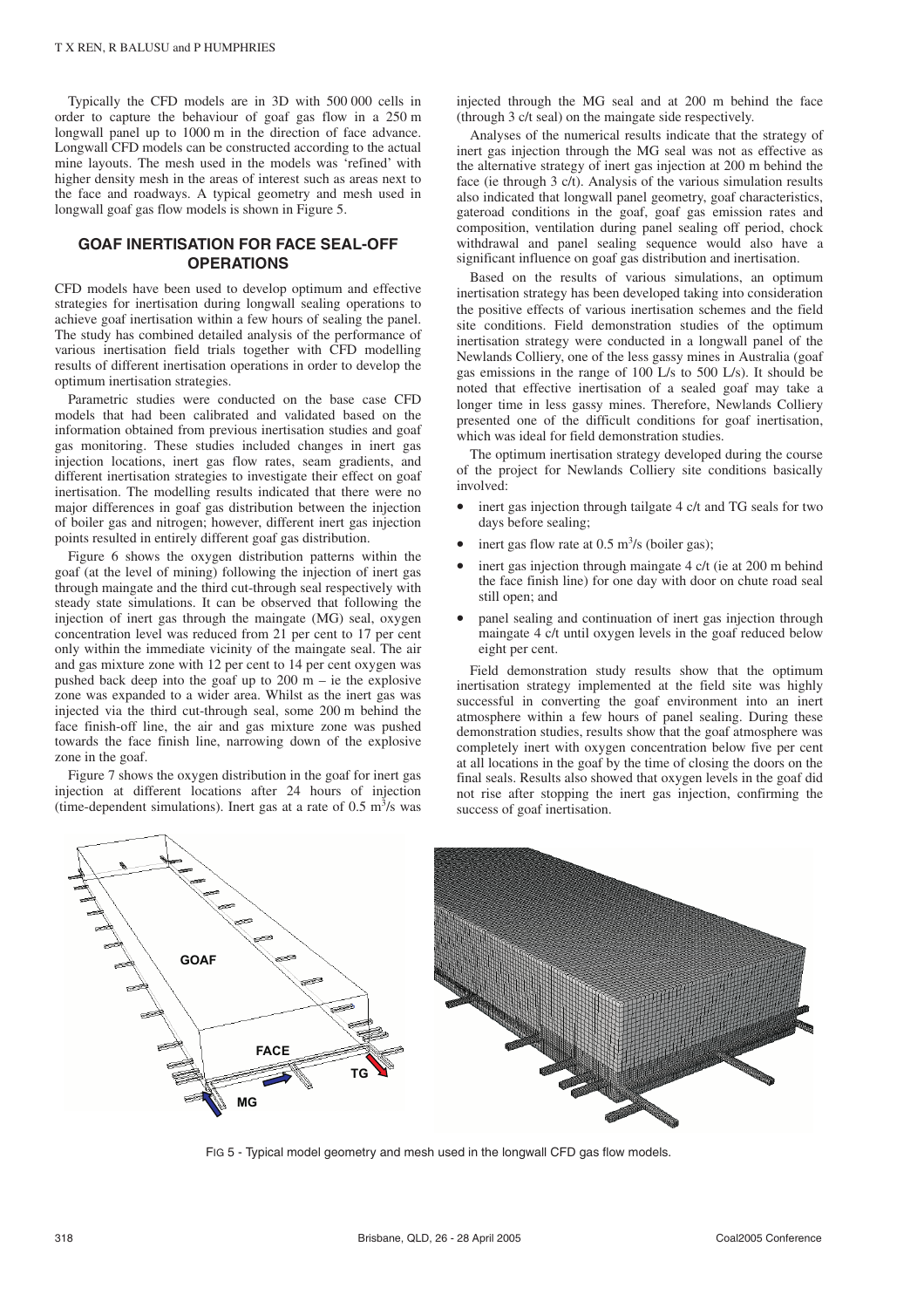

FIG 6 - Oxygen distribution patterns in the goaf following inert gas injection at different locations.



FIG 7 - Oxygen distribution in the goaf – with inert gas through MG seal and 3 c/t seal respectively (transient simulation one day after sealing).

### **PROACTIVE INERTISATION FOR ACTIVE LONGWALL FACES**

An on-going project at CSIRO is the development and demonstration of proactive inertisation strategies with the objective to reduce the risk of spontaneous heatings in active longwall faces, in particular under unexpected scenarios such as during slow retreat/face stoppage.

CFD simulations were conducted for a range of longwall layouts and gas emission conditions based upon several Australian underground coal mines. These models were used to investigate the best inertisation strategies that could be deployed to narrow down the high oxygen level zones which are potentially liable to spontaneous combustion in the goaf. The investigation involved extensive parametric studies on inert gas compositions, injection locations, inert gas flow rates as well as the impact of goaf gas emissions, seam dips, face orientation and ventilation systems.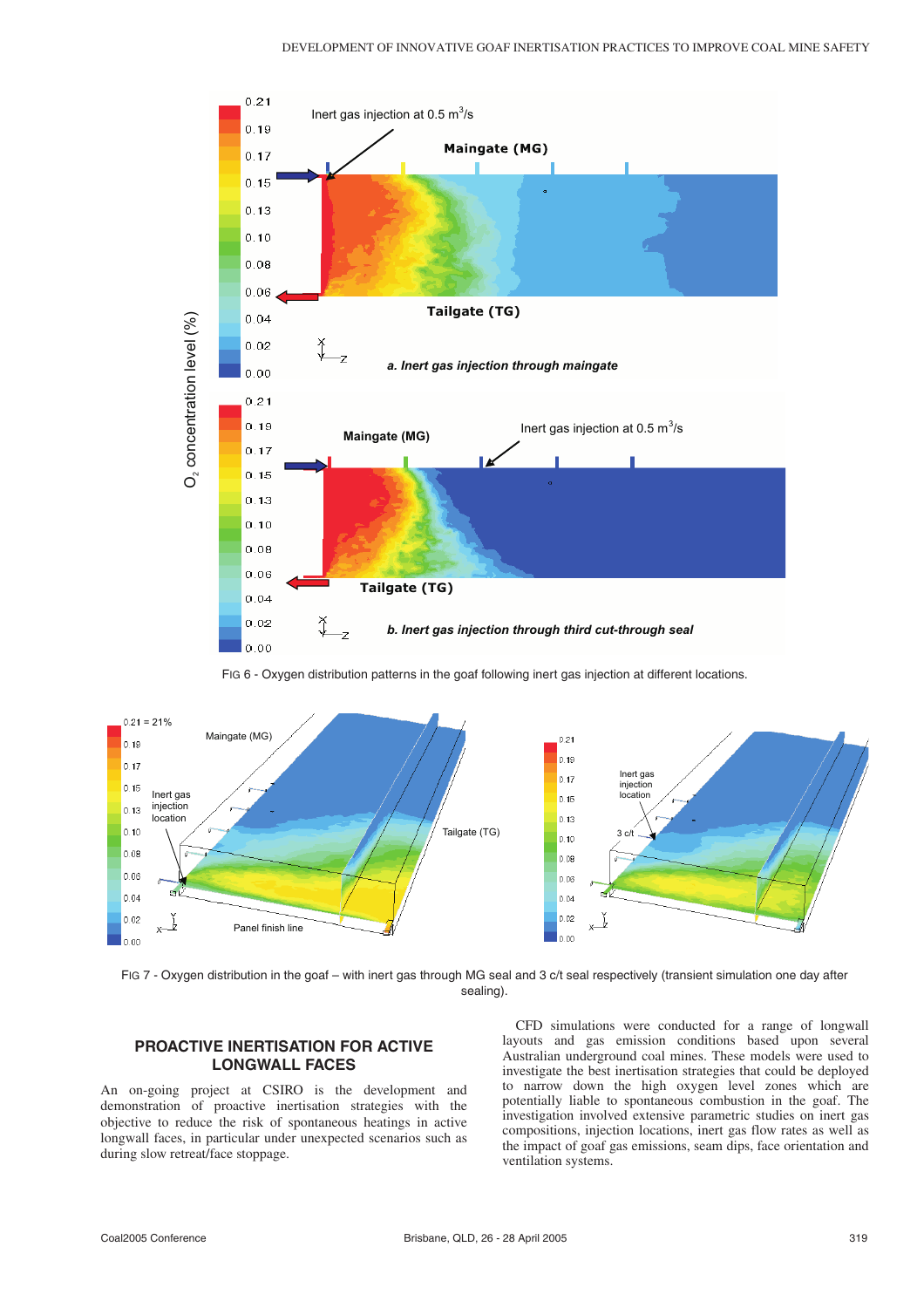

FIG 8 - CFD simulations of proactive goaf inertisation options in an active longwall.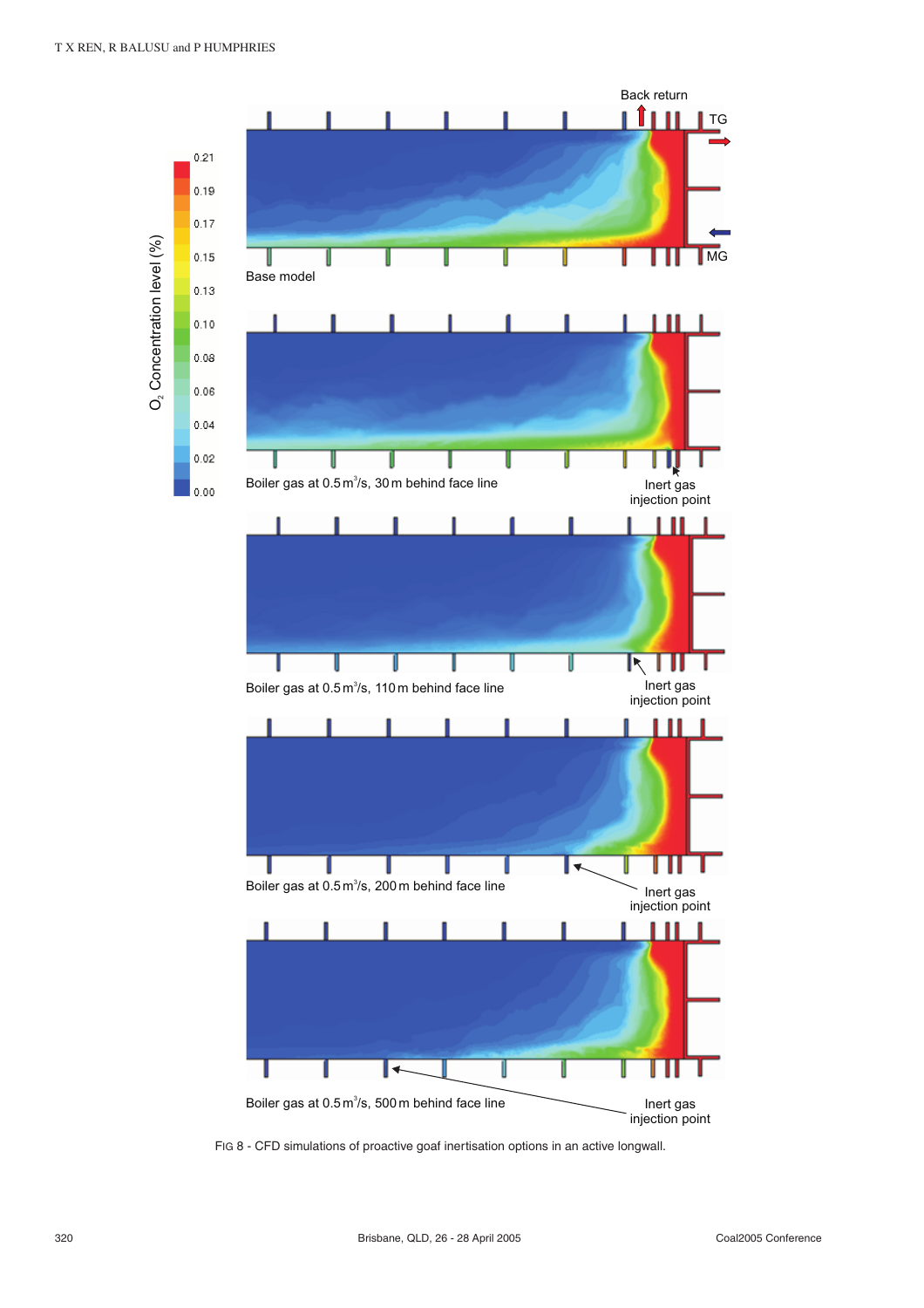Referring to the longwall layout in Figure 5, Figure 8 shows the goaf oxygen distribution patterns at the working level for the base model and inert gas (boiler gas) injection simulations at different cut-through seals on the maingate side. The face was ventilated with  $45 \text{ m}^3\text{/s}$  of air using a modified form of back return system (a cut-through open on the tailgate for return air).

The results indicate that inertisation through cut-through seals close to the face line would not be effective – most of the inert gas will be diluted and blown away by the ventilation streams to the return; Inert gas injection through cut-throughs behind the face, ie at 200 m or beyond behind the face finish line, would result in better goaf inertisation. It can also be observed from the simulations that inertisation even at 500 m behind the face would achieve a better goaf inertisation than that at seals close to the face line.

CFD simulations were also conducted to investigate the effectiveness of goaf inertisation via surface goaf holes in case goaf access via underground roadways becomes difficult or impossible. This is the likely scenario if high level CO were detected in the return and underground workers had to withdraw or due to poor geological conditions/roadway failure, parts of the longwall working become inaccessible.

Figure 9 shows the CFD model layout based on a real case study of an Australian underground coal mine. Due to the collapse of tailgate, the face had to stop and as such signs of spontaneous heating were detected from the goaf. To suppress the development of spontaneous heating in the goaf and thus allowing time for the restoration of the tailgate, inert gas was injected via the vertical boreholes drilled from the surface, as shown in Figure 9.

CFD simulations were carried out to assist the formulation of an optimum strategy for goaf inertisation. Figure 9 also shows the oxygen distribution pattern within the goaf before inert gas inertisation. It can be seen that airflow has penetrated deep into the goaf and a large area can be liable to spontaneous heating.

A range of parametric studies were carried out to investigate the effect of goaf inertisation via the surface goaf holes using nitrogen and boiler gas at different flow rates. Figure 10 shows the goaf oxygen distributions of selected simulations of inertisation strategies. In comparison with the base model, the results indicate that inertisation via surface goaf holes can be very effective in narrowing down the sponcom liable zones. A combination of deep goaf hole (mggh2) with goaf hole (mggh1 or tggh1) can further improve the effectiveness of goaf inertisation, as shown in Figure



FIG 9 - Proactive goaf inertisation via surface boreholes – base model and oxygen distribution pattern.



FIG 10 - Proactive goaf inertisation with a combination of surface boreholes.